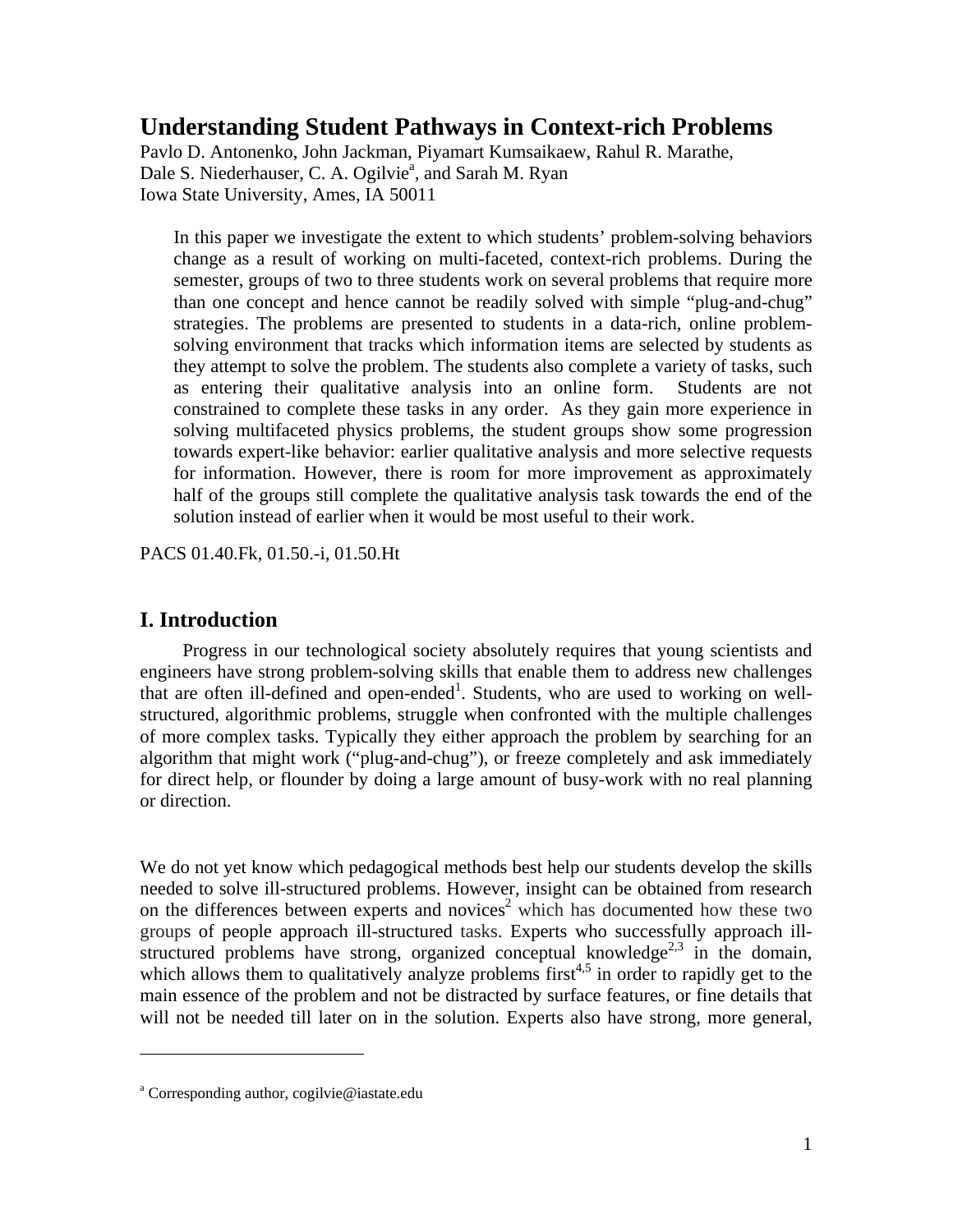metacognitive skills, such as monitoring the progress of their solution and worrying if the solution is still going in the correct direction<sup>4</sup>, as well as evaluation skills such as knowing the importance of testing the solution against the assumptions during the solution process, using extreme conditions to check the solution's validity etc. Strong problem-solvers also know the benefit of incorporating the experience gained from each problem into their knowledge-structure that they can draw on when confronted with the  $\frac{1}{2}$  next problem<sup>6</sup>.

It is feasible that successful pedagogies for ill-structured problem-solving will draw from this expert/novice research as well as building on instruction methods that help students solve more well-structured problems<sup>7,8</sup>. A common trait in these latter methods is to break the problem down into several steps and to explicitly teach these steps to students. Multistep procedures been developed in many domains such as, mathematics<sup>9</sup>, chemistry<sup>10</sup>, and biology<sup>11</sup>. In physics, perhaps the first reported use in the literature was from  $\text{Reif}^{12}$ , where the explicitly taught steps were summarized as Description, Planning, Implementation, and Checking. This was extended by Halloun and Hestenes<sup>13</sup>, who showed that student solving performance improved with guided practice on these explicit problem-solving strategies.

This pedagogy is taken a step further when a tangible space is provided for students to follow the explicit multistep procedure. For example Active Learning Problem Sheets  $(ALPS)$  devised by van Heuvelen<sup>14</sup> contain separate, identified, sections where students must represent the problem graphically and develop a qualitative analysis before working on the mathematical representation. There are also sections on evaluation of units and magnitude of the answers. This approach has been transformed to a computer environment, Hierarchical Analysis Tool (HAT), in which students are constrained to first choose the principles involved in the problem from a pull-down menu, followed by associated concepts, then finally the equations they might be able to use  $^{15, 16}$ . This tool has been shown to help students both categorize problems and improve their problemsolving performance.

A similar environment is provided by the Story Problem-Solving Environment ( $S P S E<sup>17</sup>$ ). A story problem is presented to students who must then follow a series of tasks, ranging from identifying the principles involved, to qualitatively analyzing the problem, to building a quantitative representation of the problem.

In most of these examples students worked on well-structured problems. Hence two questions are whether the students use these techniques when faced with more illstructured problems and whether they revert to their preferred plug-and-chug techniques once the scaffolds of the environments are removed or reduced. For example, flexibility in student access was recommended by Baker and O'Neil<sup>18</sup> in order to increase the fidelity and validity of online measures of complex problem solving.

We address both questions in this paper by observing how students solve moderately illstructured problems in an online environment that does not constrain when students complete different tasks in solving the problem. The key goal of this paper is to establish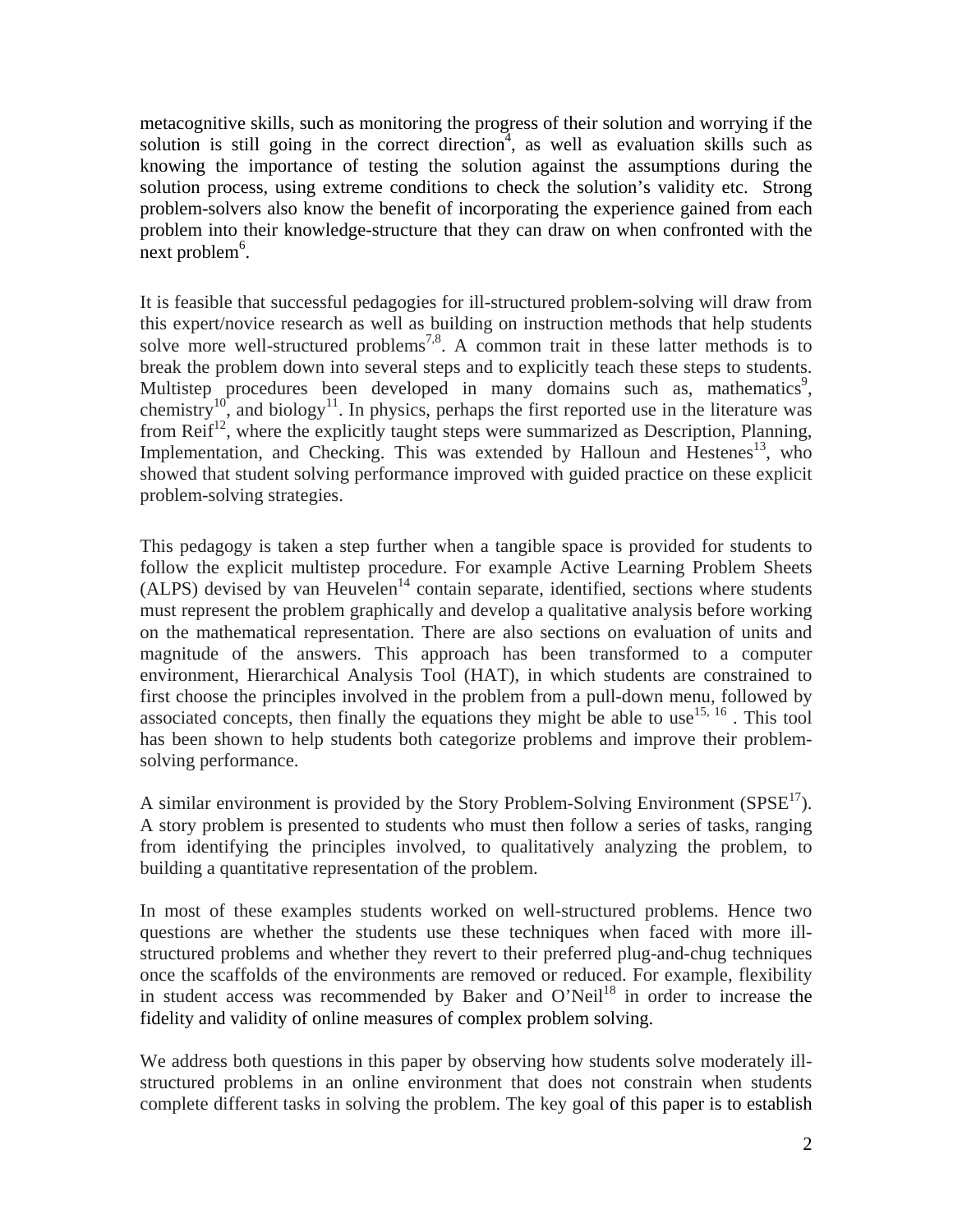the extent to which students move from novice to expert-like behavior as the result of guided practice in moderately ill-structured problems.

### **A. Multifaceted context-rich problems**

 Multifaceted problems lie somewhere between well-structured problems and large, illdefined, open-ended challenges. These problems require that students integrate *multiple*  concepts in building a solution<sup>19</sup>. Typically these problems are context-rich, that is, they place the student in the middle of a challenge, for example, "you are a design engineer for a company that has been asked to build a ski ramp." However, the main characteristic is that the problems involve more than one concept, hence students cannot readily use a direct algorithmic approach ("plug and chug") as in a classical textbook exercise. As an example of a thermodynamic problem:

*You are in charge of drinks at a picnic that will start at 3pm. You place ice inside a cooler at 6am, when the temperature outside is 10oC. The day is forecast to warm up steadily to reach 30oC by 3pm. Estimate how much ice you will need.* 

At least two concepts are involved: heat transfer through a wall, and the amount of heat required to melt ice. It is also moderately ill-structured, in that the problem statement does not specify the wall thickness of the cooler, or the material used. Students must identify that they need these quantities for a final solution and then find that information. Although the problem is not mathematically complex, it does require that students as a group need to discuss the problem, identify the main concepts that are involved, qualitatively analyze the problem, find or estimate the required information and from there build a solution.

Multifaceted problems have been advocated by several groups across many disciplines for both school and university use, for example, the physics education research groups at University of Minnesota<sup>19</sup> and Ohio State University<sup>20</sup>, in chemistry<sup>21</sup>, industrial engineering<sup>22,23,24</sup>, and across several disciplines by the Cognition and Technology Group at Vanderbilt<sup>25</sup>, and the IMMEX project at UCLA<sup>26,27,28</sup>.

## **B. Tracking student pathways through a complex problem**

The problem-solving environment we describe in this paper presents students with a general description of the task at hand, a menu of items that contain information, and a list of forms to fill out as they make decisions about how to solve the problem. This environment is similar to the IMMEX online tool<sup>26</sup> in listing information that students may or may not need to solve the problem, but it also contains written tasks (qualitative analysis, verification and cross-checks) that the students complete as they solve the problem. The environment does not constrain the students in the order in which they request information about the problem, nor the tasks that they complete. Students are free to make decisions about how they approach the problem, with the conjecture that if expert-like decisions produce student success, then these decisions may be more likely "owned" by the students and used in future contexts. The research advantage of the online tool is that we can track student pathways through these problems and establish the extent to which their problem-solving changes as a result of pedagogical interventions.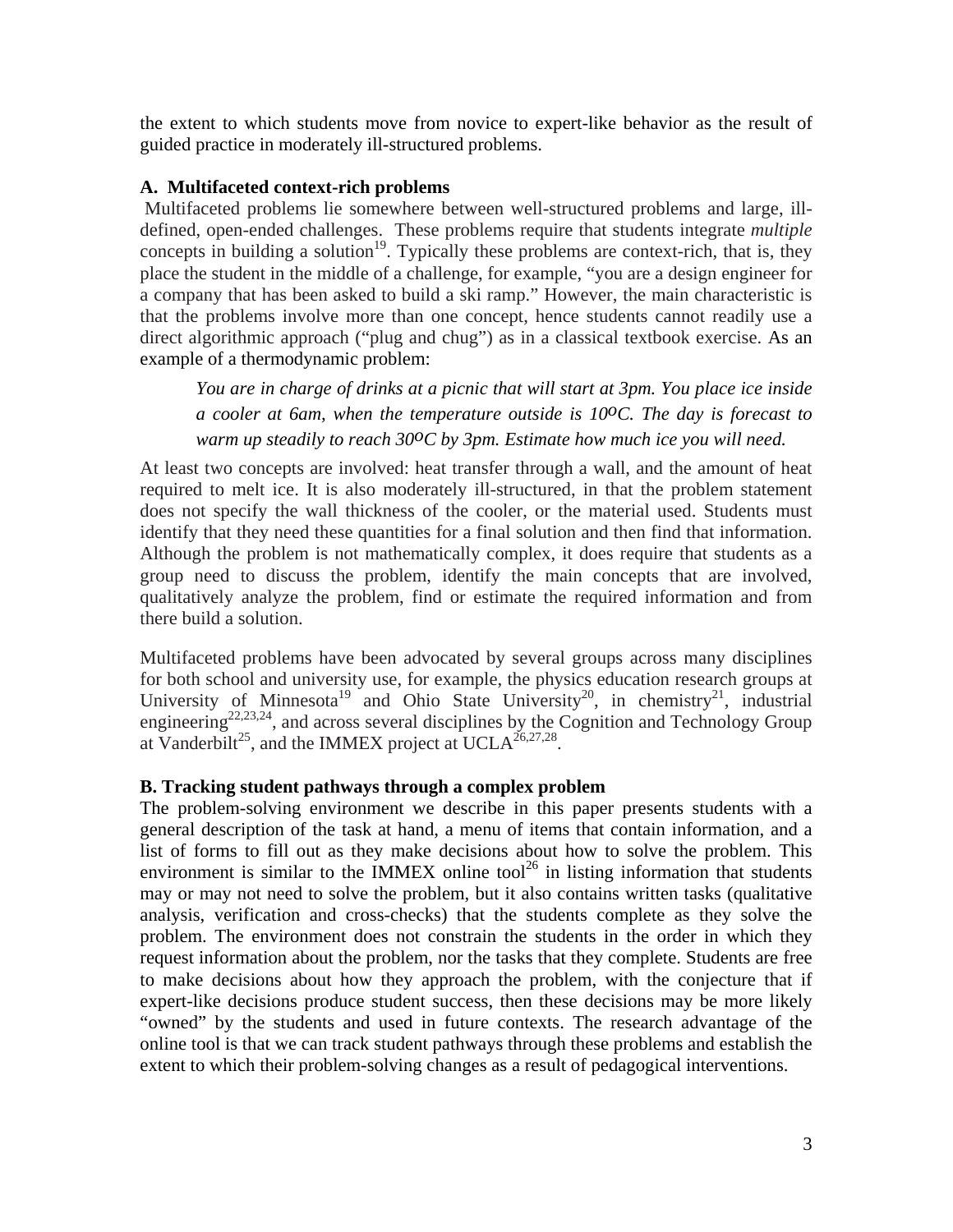We build on the work done by Stevens<sup>27</sup> with IMMEX who showed that students start with a scattershot approach to requesting information in an unconstrained environment, but with experience they develop more expert-like strategies. Stevens and co-workers<sup>27,28</sup> used a neural-net to group the solution strategies of high-school students solving chemistry and biology problems into a few characteristic approaches: (1) the Prolific strategy, whereby a student requests a broad range of both relevant and irrelevant information, (2) the Redundant strategy, in which a student requests information that s/he already has, e.g., in the case of a diagnosis-case, the student orders a test that provides information on only an already eliminated diagnosis, (3) the Efficient strategy whereby a student requests the pertinent information, and (4) the Limited strategy, in which a student makes a guess at the solution without having requested sufficient information. As students solved more problems, they moved away from the Prolific strategy to the Efficient strategy. Similar improvements were noted by Chung and Baker<sup>29</sup> as their students solved several design tasks in an online environment.

We extend this work by also examining when students report tasks they completed while solving the problem. In particular, when do students describe their qualitative analysis of the problem: early in the solution when it may be most useful, or after they have found a solution when it may be easier to complete this task? We also cross-check the information-gathering result from Stevens and co-workers<sup>27,28</sup> by examining which data resources the students request and when. Do they follow a "prolific" strategy of collecting all available data early in the solution, or do they realize that for complex problems there is so much relevant and irrelevant data that this technique becomes less useful, and hence move to a strategy of first figuring out what they need and select only that information?

There are pros and cons to using online tracking of student pathways to explore how students solve problems. Manually observing and recording students in interviews provides much more information per student group, but it is expensive and limited to few groups. It is also difficult to have sufficient interviews to observe the progress of students throughout a semester. Online tracking increases the size of the data sample, however introduces complications such as the time when students complete their description of a task via the webform can be well after when they actually did that work. We address this concern later in the paper. A further advantage of using online tracking is that the data are collected in context, i.e. in a normal class environment and not in a lab setting.

# **II. Data collection**

## **A. Educational Context**

The data presented in this study come from the Spring 2006 semester of a sophomore, calculus-based physics course at Iowa State University. Three hundred and fifty students took the course that was taught by one of the authors of this paper (CO). The course met for three lectures each week, one recitation and one lab. The active-learning format of the lecture was approximately 10 minutes of mini-lecture about an idea, followed by a conceptual question (referred to as a concep $Test^{30}$ ) which the students answered via infrared-clickers; first individually, followed by a group discussion, and then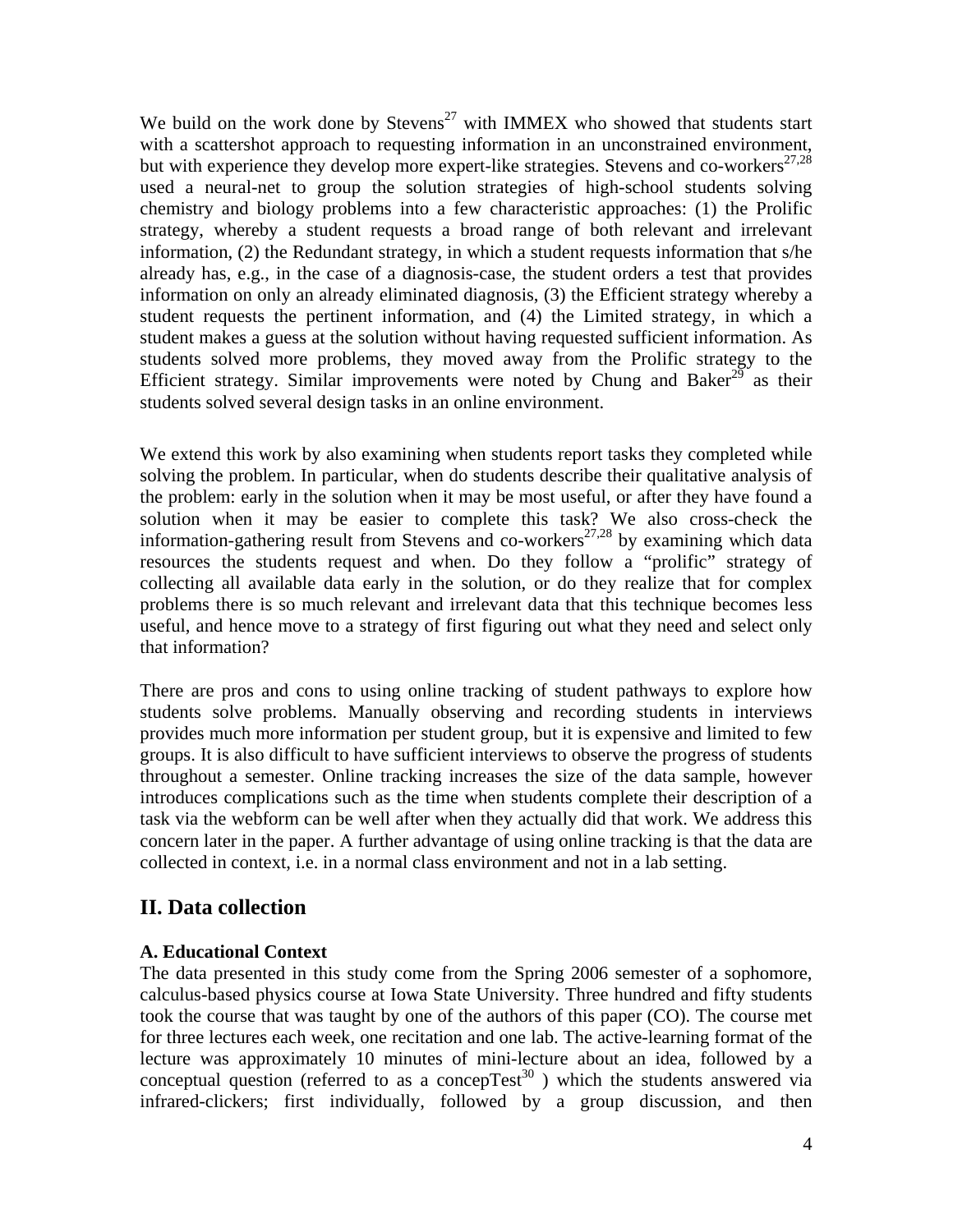recommitting as a group. The recitations used a mixture of Physics Tutorials<sup>31</sup>, and context-rich, multi-faceted problem solving<sup>19</sup> designed to increase problem-solving skills.

Each topic in the course followed approximately the same sequence of an introductory tutorial during recitation to address the main concepts, two to three lectures, a lab, and two problem-sets. The first problem-set was due early in this sequence and contained mainly conceptual questions. The second problem-set focused on standard end-of-chapter problems designed to reinforce the basic procedural knowledge in the topic area.

The context-rich problems served as a capstone event for the topic area. Groups of two to three students (termed a "team" in this paper) worked on these problems during their recitation session where approximately 20 students meet with their teaching-assistant (TA). The TA's role is to provide guided instruction on how to qualitatively analyze the problems, i.e., to work from concepts and diagrams to build a solution. The TAs were trained to use leading prompts in all their discussions with students. At the start of the semester, this is a challenge for the TAs because their inclination is to provide more direct help to the students, for example, to make a suggestion of an approach or to identify the key constraint in a problem. We train the TAs how to scaffold: to ask prompts<sup>32</sup> that support the students in the early stages of the semester; such as

*What information is missing? How are … related to each other? What do you think are the primary factors of this problem? Why is it …? Please explain.* 

Emphasis was also placed on helping students to monitor their solution as it progressed. Schoenfeld<sup>4</sup> was one of the first to identify the difference between novices and experts in ongoing monitoring of their work. He analyzed many tape-recordings of students and faculty solving mathematics problems. Experts would periodically stop to check if the solution was making good progress, whether it was consistent with the original plan, or whether the algebra was getting too messy. Novices (and our students), on the other hand, would plow on regardless of how the solution was progressing.

During the semester the students worked on five context-rich problems; two in thermodynamics, one in waves, and two in magnetism and magnetic induction. The problem descriptions are given in Appendix A and more details on the problems can be provided upon request to the authors. Due to restrictions in space approximately half of the recitation sections solved the problems in a pen-and-paper format, and half used the online Problem-solving Learning Portal (PSLP) environment<sup>22,23,24</sup> to access the problem with its information and to submit their solution. The PSLP environment is described below. In this paper we use the tracking information from PSLP to analyze how students approach these problems, in what order do the students gather information, analyze the problem, and identify the principles involved before submitting a solution.

These recitation sections met in a class-room that had one computer per team of two-to three students. The makeup of the teams was not actively managed by the TA; some teams stayed together during the semester, others reformed and students did not attend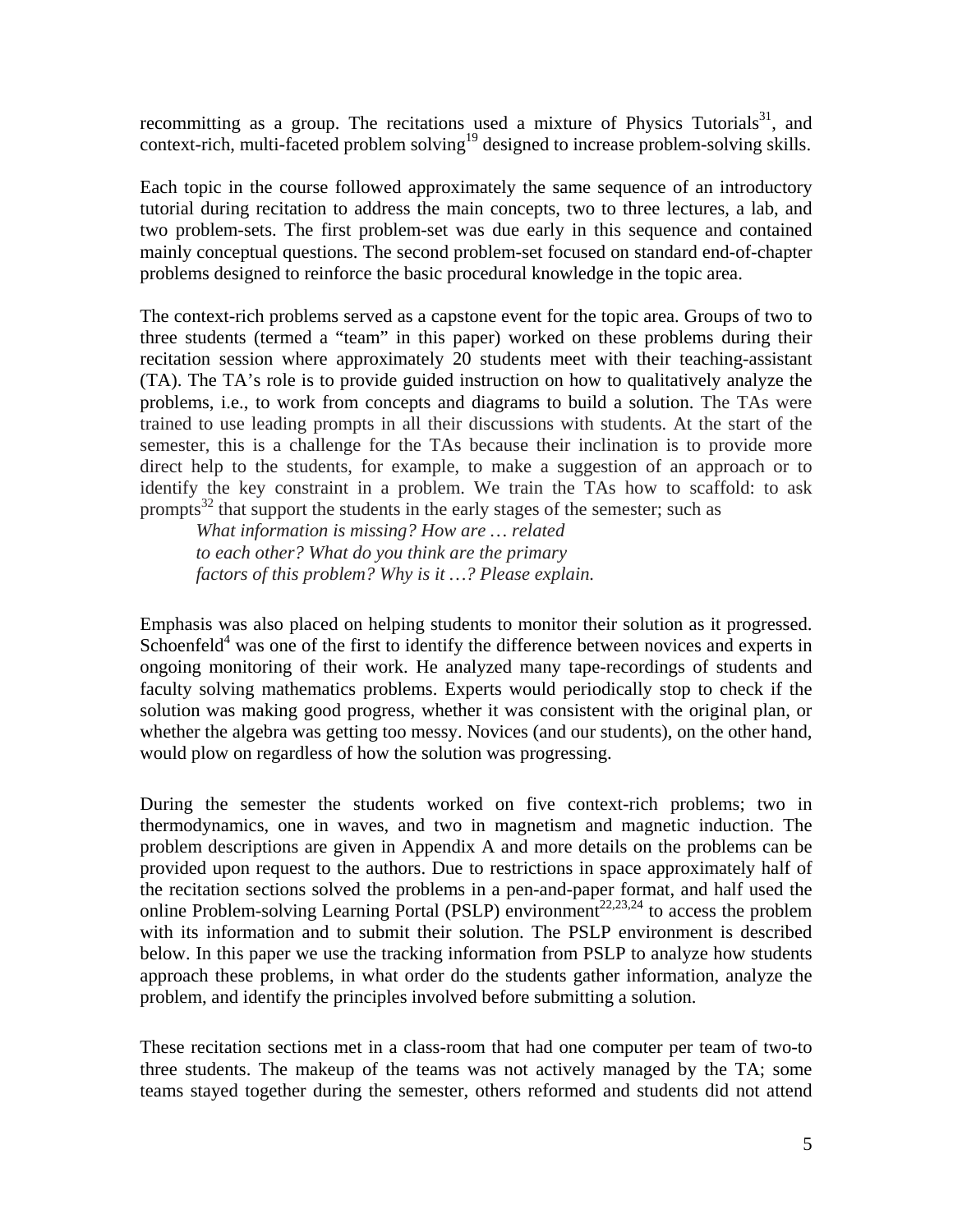every recitation. The login page for PSLP required one student to start the problem, and others could then add their name. However, because not all teams signed-in their complete group, for this paper we will treat the teams as anonymous and look at the overall behavior of the class.

#### **B. Problem-solving environment**

The PSLP was developed by the authors to present ill-structured story problems in an online environment. PSLP's shell can be populated with problem-scenarios in different content areas. An initial screen presents the problem statement to the students (Figure 1), a menu bar across the top includes the tasks students complete as they solve the problem, and a menu bar on the left lists resources, tools, and pre-packaged advice. Students determine the sequence in which they fill-in the tasks and access resources.<br> $\bullet$  Phys222 :: Multi-faceted problem 5 - Mozilla Firefox



**Figure 1: Screen-shot of entry-page into PSLP with problem-description** 

Resources were split into four categories: data, physical principles, diagrams, and advice. Each category contained several pieces of information, some of which were relevant and some irrelevant to the problem. Accessing each resource opened a new window allowing participants to view several windows on their screen — but accessing resources also cost students "time" from their "time-remaining" account (top-left of screen). The problems were written in the second-person, i.e. "You are helping out at a relative's farm for the summer…" and were posed as a challenge to be met before meeting with another person in 90 "minutes" time. Accessing resources reduced this "time" account. Each piece of information typically cost between 5 and 10 "minutes".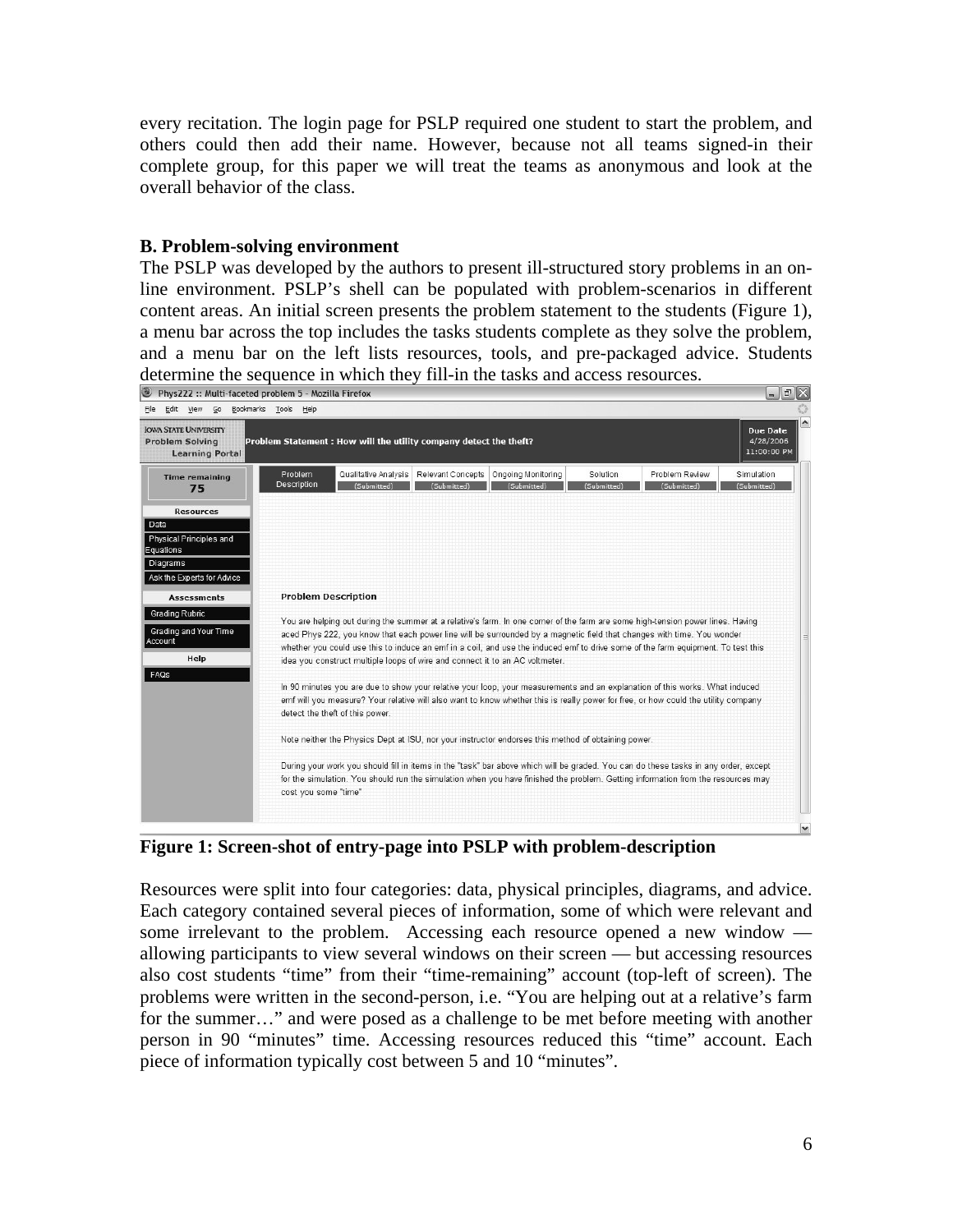Near the top of the screen was a task-bar where students select a task and enter their work. These tasks included

- Qualitative analysis: textual information written by students that describes qualitatively what processes take place in the problem.
- Relevant concepts: a set of check boxes where students select concepts that directly apply to the solution of this problem.
- Ongoing monitoring: a text box where students describe what checks they have made during their solution.
- Solution: a set of radio buttons with typically 15 different numerical values as possible answers to the problem.
- Problem review: a text box where students describe what checks they have made after they obtained their solution.
- Simulation: a Macromedia Flash simulation of the problem that was only available to students after they had submitted their solution. The students were warned that once the simulation was run they would not be able to change any of their answers.

Students could complete these task descriptions at any time in the problem and complete these tasks in any order. Resubmission of these tasks was allowed.

## **III. RESULTS**

 $\overline{a}$ 

### **A. Resource Gathering**

One essential aspect of successful problem solving is collecting and extracting relevant information from the resources at hand. This section discusses how students access information as they progress through five physics problems (i.e., from the beginning to the end of the semester). Table 1 presents basic information about the number of teams, total resources, and number of relevant resources for these five problems.

| Problem     | Number<br>of | Available | Number of Resources Number of Relevant<br>Resources |
|-------------|--------------|-----------|-----------------------------------------------------|
|             | Teams        |           |                                                     |
|             | 54           | 20        | 11                                                  |
| 2           | 42           | 18        | 9                                                   |
| $3^{\rm b}$ | 22           | 19        | 8                                                   |
|             | 30           | 21        | 9                                                   |
|             | 36           | 24        | 9                                                   |

**TABLE 1. Number of teams, total resources available, and relevant resources in multifaceted problems 1-5** 

<sup>&</sup>lt;sup>b</sup> Technical problems in the first few recitations reduced the sample size for this problem.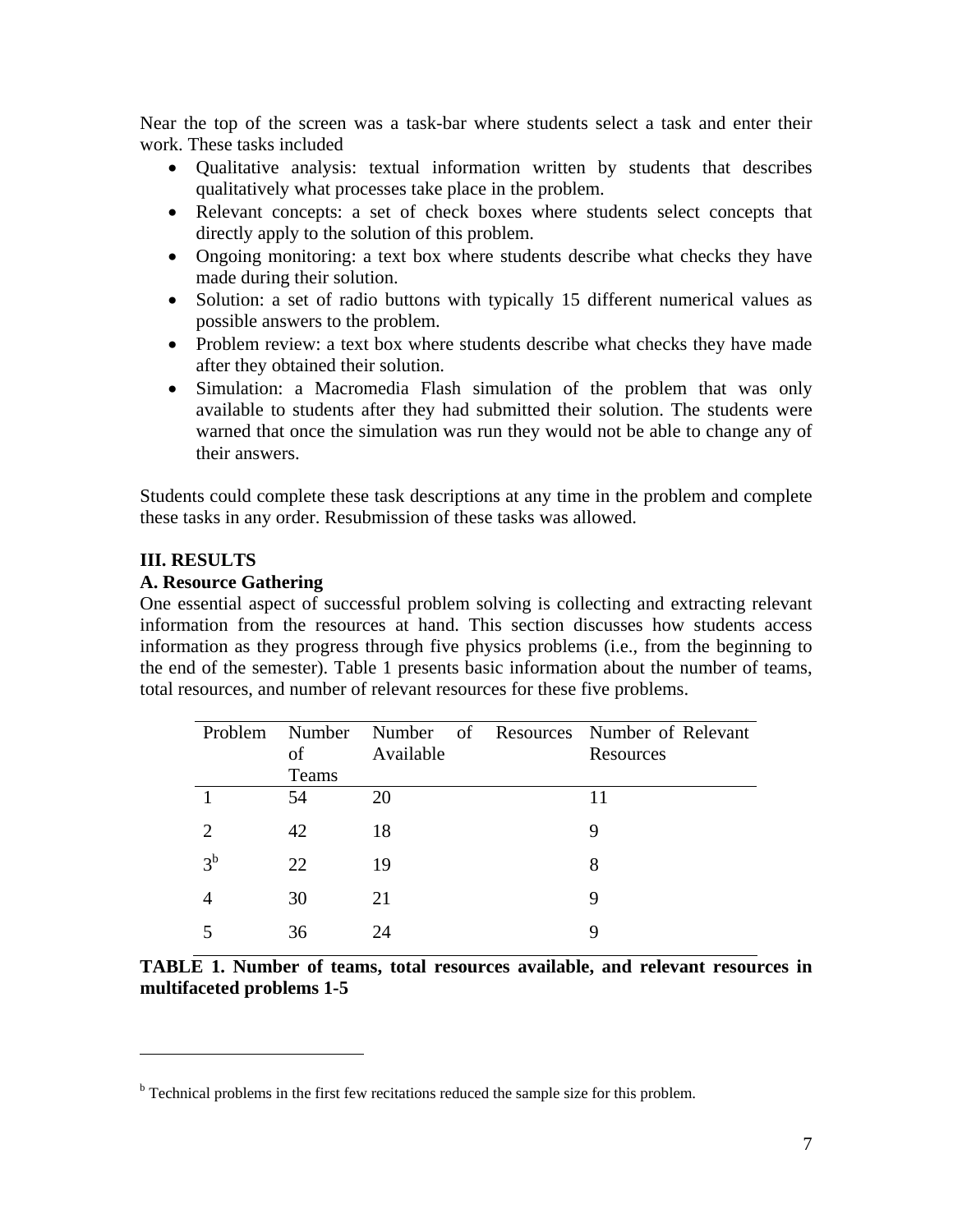Analysis of the system tracking data demonstrated that student teams tended to use only about 25% of the resources available to them in problems 1 through 5. Overall, the fraction of resource pages accessed,  $f_{resource} = \frac{resources\,accessed}{available\, resources}$ , while solving problems decreased from problem 1 ( $f_{\text{resource}} = 0.29$ ) to problem 5 ( $f_{\text{resource}} = 0.22$ ). Furthermore, in problem 3, one team of students didn't open any resources during their problem-solving process, and in problem 5 the number of such teams increased to seven. These teams did not tend to submit correct solutions, however. These teams may correspond to the "Limited" strategy class identified by Stevens et al.<sup>27</sup> : in which students make a guess at the solution without having requested sufficient information.

As the teams progressed through the semester, they displayed several distinct patterns of accessing information. For the first problem, many teams tended to open resource pages in the order that they were presented to them on the screen (i.e., top to bottom), viewing both relevant and irrelevant resources. Figure 2 shows a typical click-map for resource requests. Each row corresponds to a team and the boxes represent the sequence of requests for resources for problem 1. Relevant and irrelevant resources accessed by the students were color-coded.



**FIG. 2. Click map of teams' problem-solving sessions for problem 1. Each row corresponds to a team and the boxes represent the sequence of requests for resources. Dark boxes correspond to requests for relevant resources while light boxes are requests for irrelevant resources. The circles show the "clustered" pattern of accessing resources.**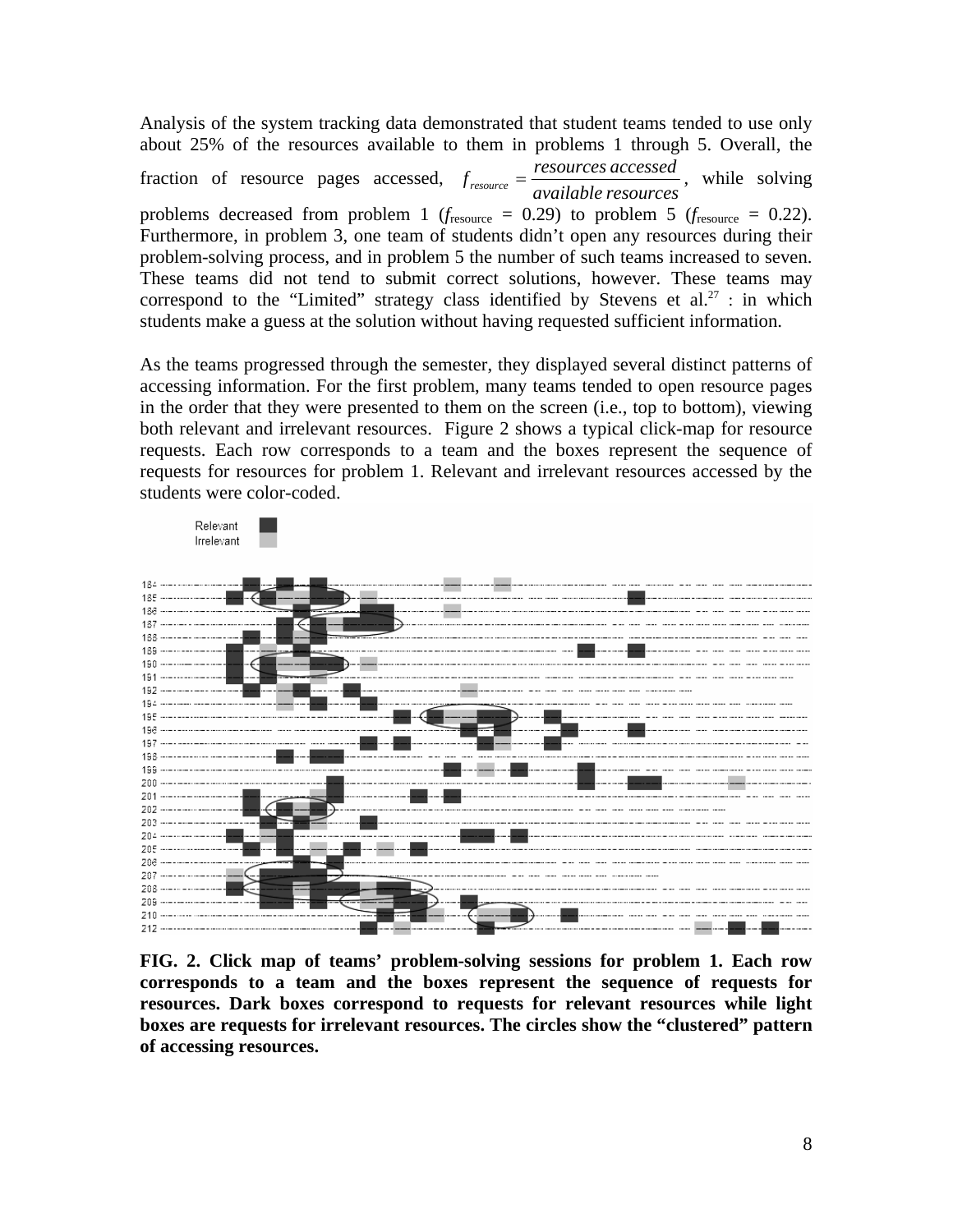A "cluster" of requests is defined as an uninterrupted sequence of 3 or more resource requests. If a team has a cluster of requests, then they are not interrupting the resource gathering process and going to the task pages. This pattern changed, however, as the semester progressed. The percentage of teams who exhibited a "clustered" pattern of accessing resources (Figure 1) was 39% in problem 1. This decreased significantly in problem 2 (24% of teams), and disappeared almost completely in problem 3 (5% of teams), problem 4 (3% of teams), and problem 5 (3% of teams). This result confirms what Stevens et al.<sup>27</sup> found with students working in the IMMEX environment: that students moved from "prolific" gatherers of many resources in a sequence, to a behavior that intersperses resource gathering with other tasks.

A positive correlation was found between whether a team accessed resources as clusters and  $f_{\text{resource}}$  for a team. For problem 1 this correlation was very strong:  $r = 0.552$  and  $p =$ 0.01. Thus, the likelihood that students would view resources in clusters increased with the amount of resources that were opened by the students.

The fraction of relevant resources that were accessed,  $f_{relevant} =$   $\frac{relevant\ resources\ accessed}{relevant\ resources\ available}$ , starts to differentiate the behavior of teams. A negative correlation was found between *f*relevant and *f*resource. For problem 1 this correlation was  $r = -0.406$  with  $p = 0.01$ , i.e., more expert-like teams who accessed a larger fraction of the relevant resources, accessed a smaller fraction of the total resources.

A key question is whether more teams demonstrated this behavior as the semester progressed. Figure 3 demonstrates that the fraction of relevant resources opened averaged across the student teams increased from  $\bar{f}_{relevant} = 0.78$  (problem 1) to 0.85 (problem 3), although the error on these means indicates that this difference is not significant.



**FIG. 3. Mean fraction of relevant resources**  $\vec{f}_{relevant}$  **for multifaceted problems 1-5. The error bars indicate the standard error on the mean.**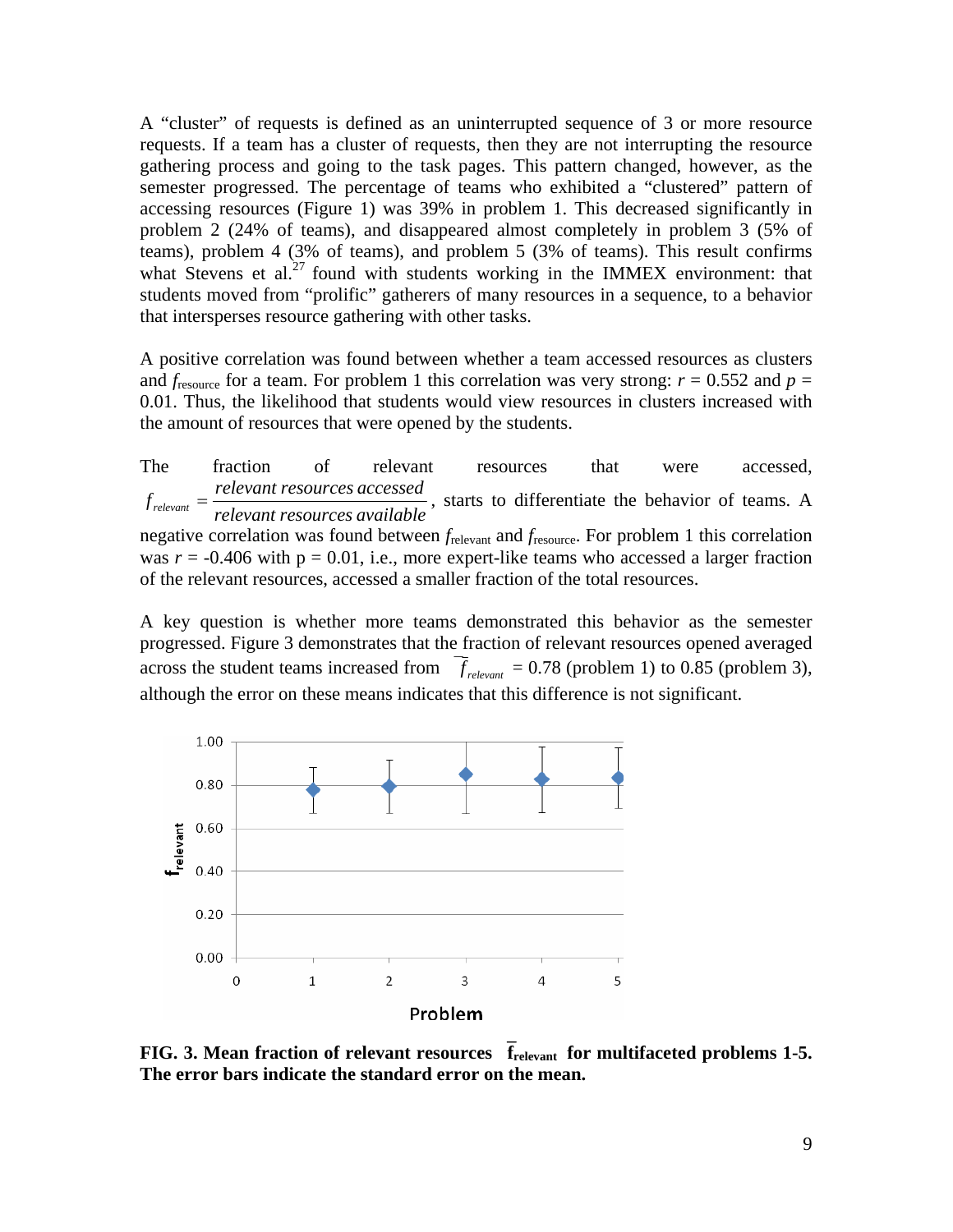Another pattern of accessing information resources can be inferred from which type of information was viewed. Most of the resources available to students in PSLP were presented in two categories: a) data, and b) principles. We can characterize each team's

behavior by  $f_{data} = \frac{data \, \,resources \, accessed}{total \, \,resources \, accessed}$ 

 and  $f_{principles} = \frac{principles \, resources \, accessed}{total \, resources \, accessed}$ . While the data resources comprised the

bulk of information accessed by the teams across all five problems, the fraction of physics principles resources increased significantly in problems 3, 4, and 5 (Figure 4).



**FIG. 4. Mean fraction of data resources (** $f_{data}$ **) and principles resources (** $f_{principles}$ **) that student teams requested during multifaceted problems 1-5.** 

Taken together, these results indicate that as students gain more experience in solving multifaceted physics problems increases, they tend to access more information on physical laws and principles, they are more likely to request relevant information, and these requests are less likely to come in uninterrupted clusters.

#### **B. Completion of Tasks**

PSLP tracking data showed that as students were solving the problem, they tended to complete the tasks in the order that was presented to them via the task bar shown in Figure 1. Table 2 shows that the order of mean completion times was the same for all five problems. The table shows the average time of completing the tasks with time=0 corresponding to the beginning of each team's problem session.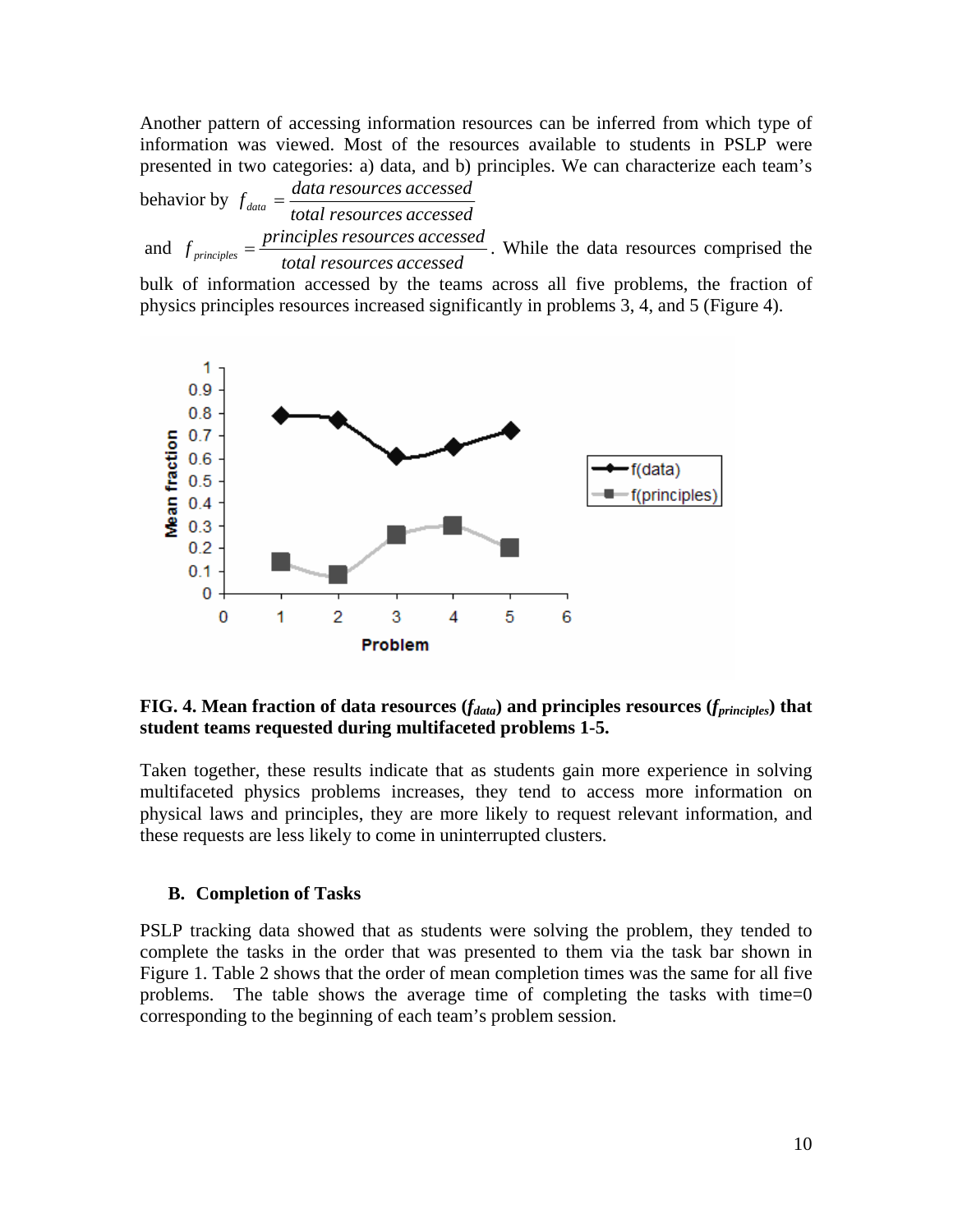| Problem        | Qualitative<br>Analysis<br>(min) | Relevant<br>Concepts<br>(min) | Ongoing<br>Monitoring<br>(min) | Solution<br>(min) | Problem<br>Review<br>(min) |
|----------------|----------------------------------|-------------------------------|--------------------------------|-------------------|----------------------------|
|                | 41                               | 42                            | 50                             | 52                | 53                         |
| $\overline{2}$ | 33                               | 36                            | 49                             | 51                | 52                         |
| 3              | 44                               | 47                            | 54                             | 57                | 57                         |
| $\overline{4}$ | 39                               | 41                            | 48                             | 55                | 55                         |
|                | 29                               | 31                            | 44                             | 48                |                            |

#### **TABLE 2: Mean time of completion of each task for multifaceted problems 1-5**

As noted in an earlier section, we record the time that the teams enter their analyses via web forms, which occurs after teams discuss the task. From the closeness of the times for ongoing monitoring and solution, it seems that the students are describing what they did for ongoing monitoring well after they may have done this task. In contrast, the submission times for the qualitative analysis and relevant concepts are separated from the solution time by 10 to 15 minutes, so students have still not finished working on the problem by the time they enter their description of these tasks.

It is notable that the average completion time of the qualitative analysis task decreased from 41 minutes in problem 1, to 29 minutes in problem 5. This persists even when normalizing by the time each group submitted their problem solution:  $(t_{\text{OualAnal}}/t_{\text{solution}})$  = 0.78 for problem 1 and  $(t_{\text{QualAnal}}/t_{\text{solution}}) = 0.61$  for problem 5, i.e., the qualitative analysis is completed 20% earlier in problem 5 than in problem 1.

Expert-like behavior is to conduct an early qualitative analysis of the problem and use this to determine which resources (data, principles) are needed to solve the problem. A more novice-like behavior is to first collect many of the resources (both relevant and irrelevant), work on the problem, and after the problem is largely solved, the team summarizes what the problem is qualitatively about. The idea that novices would complete a qualitative analysis as a summary task was suggested to the authors by K. VanLehn 33 due to the likelihood that there is a reduced cognitive load on novices to perform a qualitative analysis after they have spent significant amount of time on the problem. Savelsbergh<sup>34</sup> used this idea in a pedagogical approach where students rerepresent the problem as a schematic sketch after the problem has been solved instead of before.

To explore this further we examined the relative time between when students completed the qualitative analysis section and when they requested resources. We computed the time when each team had reached 80% of their total resource requests and compared that with the time they completed the qualitative analysis. Both times were normalized for each team using the total problem solving time. Figure 5 presents a scatterplot for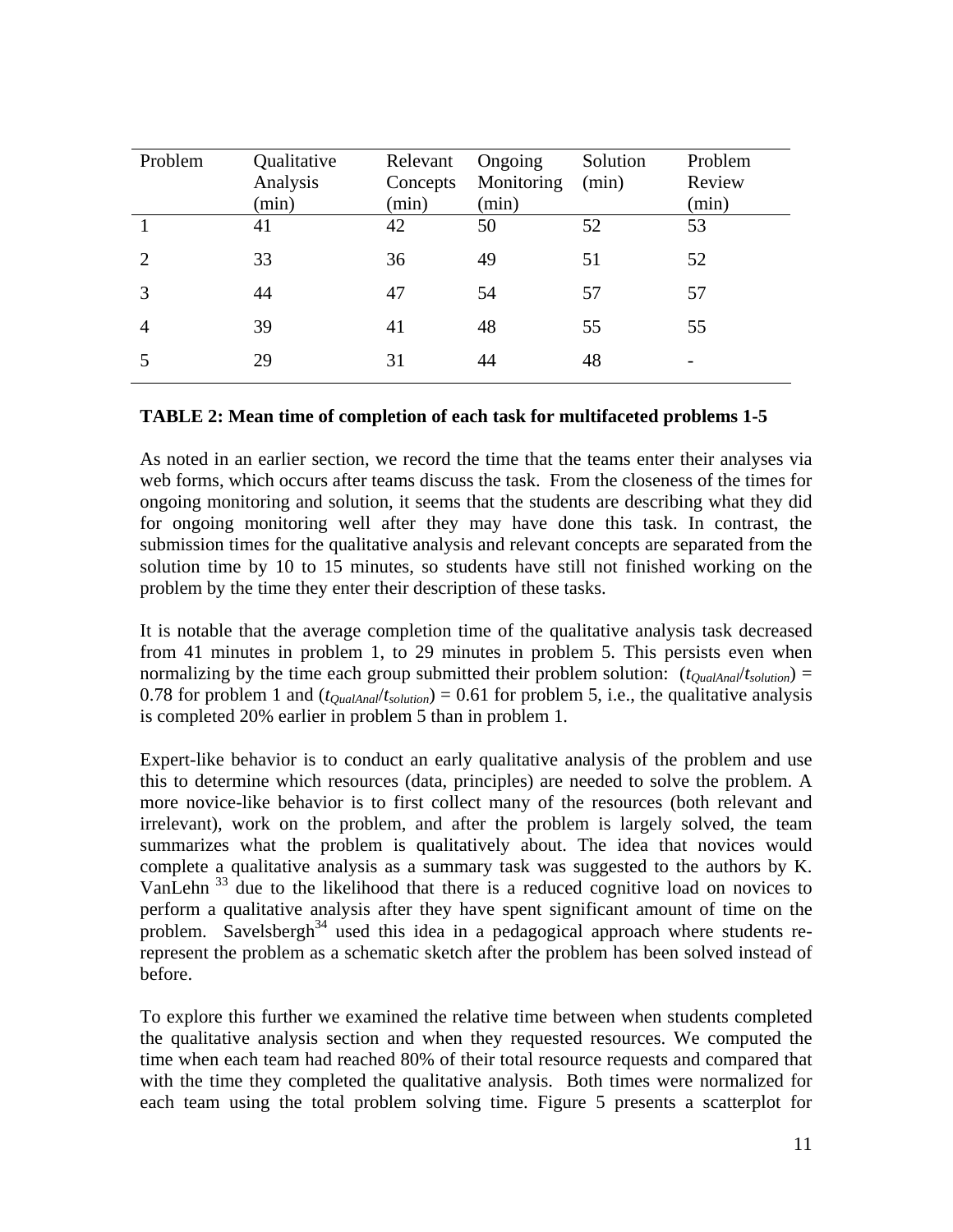problem 1 of normalized time viewing 80% of resources versus the normalized time submitting qualitative analysis. Each point corresponds to a single team.



Normalized time of viewing 80% of resources

#### **FIG. 5. Normalized time each team had viewed 80% of the total resource requests versus the normalized time when each team submitted a qualitative analysis for problem 1. The times are normalized by the time that a team submitted their solution.**

In the top left region of this scatter-plot we find teams that completed their qualitative analysis before requesting 80% of their resources. This would be considered more expertlike behavior of using a qualitative analysis to inform which resources to gather. The bottom-right of this scatter-plot comprises teams that submitted their qualitative analysis after gathering 80% of their resources, and in some cases, after submitting their solution (normalized times  $> 1$ .). The lower-right group either found it cognitively easier to do their qualitative analysis after they had completed a large amount of work or they did this task earlier but only reported it just before entering their solution.

Clearly there are two classes of behavior separated by the diagonal line, with the more expert-like teams in the top, left section. A key question is the extent to which student teams change their behavior as the semester progresses. We calculated the percentage of teams who fell into this top, left section (expert-like) for each of the 5 problems, i.e., teams that completed qualitative analysis before they viewed 80% of the information resources. This fraction doubles from 26% in problem 1, to approximately half the teams for problems 3 to 4, and slightly decreases to 39% in problem 5 (see Table 3). The fraction of groups who entered a correct answer is also shown in this table: this fraction did not significantly differ between the two types of teams.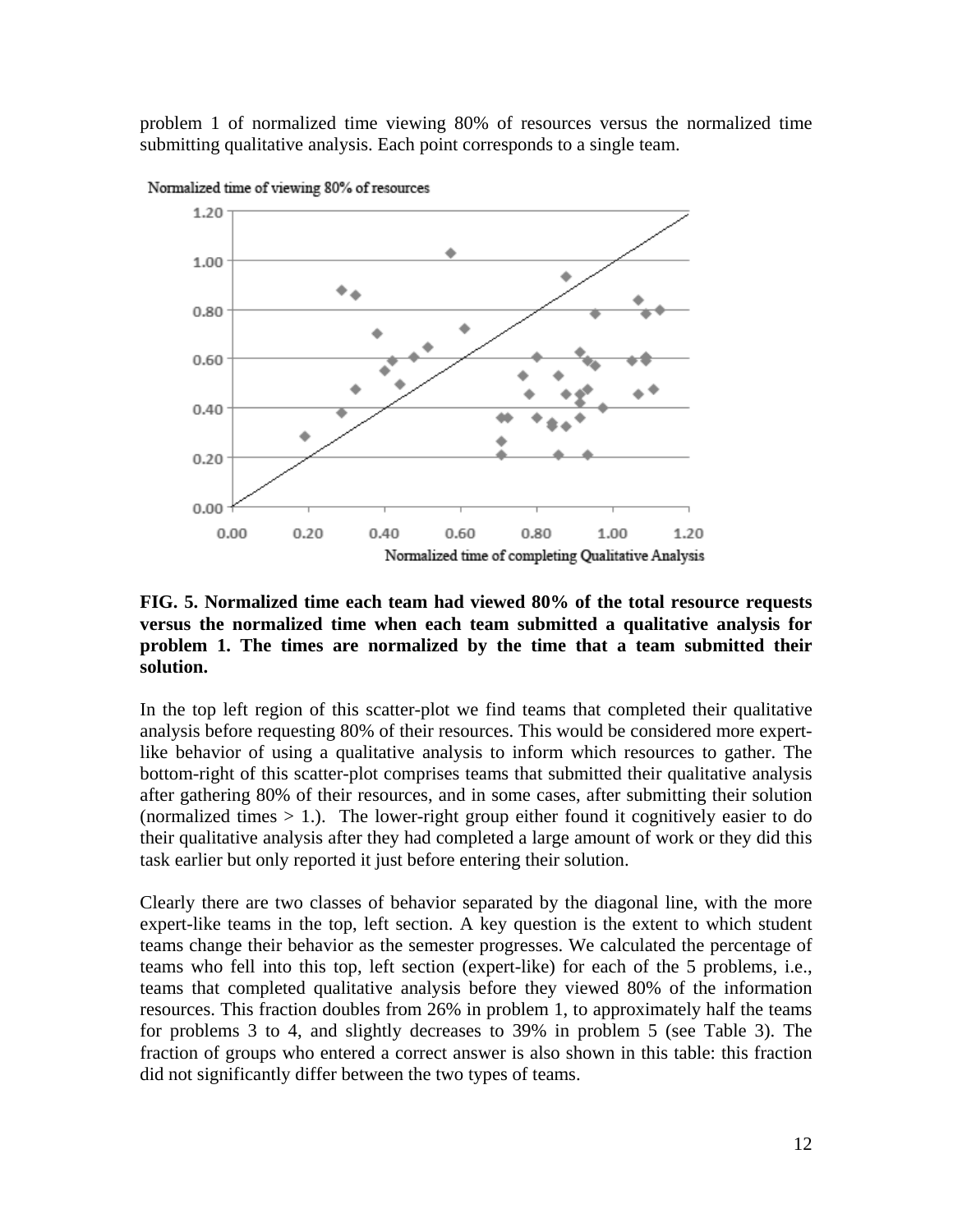| Problem     | Novice-like<br>teams | Expert-like<br>teams | Mean<br>performance |
|-------------|----------------------|----------------------|---------------------|
| 1           | 74%                  | 26%                  | 0.48                |
| 2           | 41%                  | 59%                  | 0.74                |
| $3^{\rm a}$ | 55%                  | 45%                  | 0.61                |
| 4           | 43%                  | 57%                  | 0.52                |
| $5^{\rm b}$ | 61%                  | 39%                  | 0.49                |

#### **TABLE 3: Problem-solving behavior and learning performance across the five multifaceted problems.**

<sup>a</sup> Skewed due to one missing value (one team not using any resources)

<sup>b</sup> Skewed due to seven missing values (seven teams not using any resources)

We also found that teams that submitted their qualitative analysis earlier tended to have a higher value for  $f_{\text{relevant}}$  ( $r = -0.389$ ,  $p = 0.01$ ).

# **IV Summary**

In this paper we have described a problem-solving environment (PSLP) for multi-faceted problems. PSLP extends previous tools by having both a large collection of relevant and irrelevant resources available to students, as well as providing web forms for students to describe the tasks they are completing as they solve a problem. Students can complete these tasks or select resources in any order and hence are free to make decisions about how they approach a problem. We have tracked these choices via student pathways through these problems and have established the extent to which their problem-solving changes as a result of experience.

The problem-solving pedagogy used in this paper was introduced by Heller et al.<sup>19</sup> where students work on context-rich, multi-faceted problems with guided instruction from TAs. Groups of two to three students solve problems that involve more than one concept and hence can be more readily solved if students utilize more expert-like strategies of qualitative analysis and planning. These strategies are explicitly taught by the TAs, as well as ongoing monitoring and reviewing strategies.

As students gain more experience in solving multifaceted physics problems, they tend to access more information on physical laws and principles, they are more likely to request relevant information, and these requests are less likely to come in uninterrupted clusters. Student groups also complete their qualitative analysis of the problem 20% earlier in the last problem of the semester compared to the first problem, though this task is still completed by many groups after they have accessed most of the resources. The fraction of groups who complete the qualitative analysis task towards the end of the problem decreases from 75% for the first problem to close to 50% for the rest of the problems.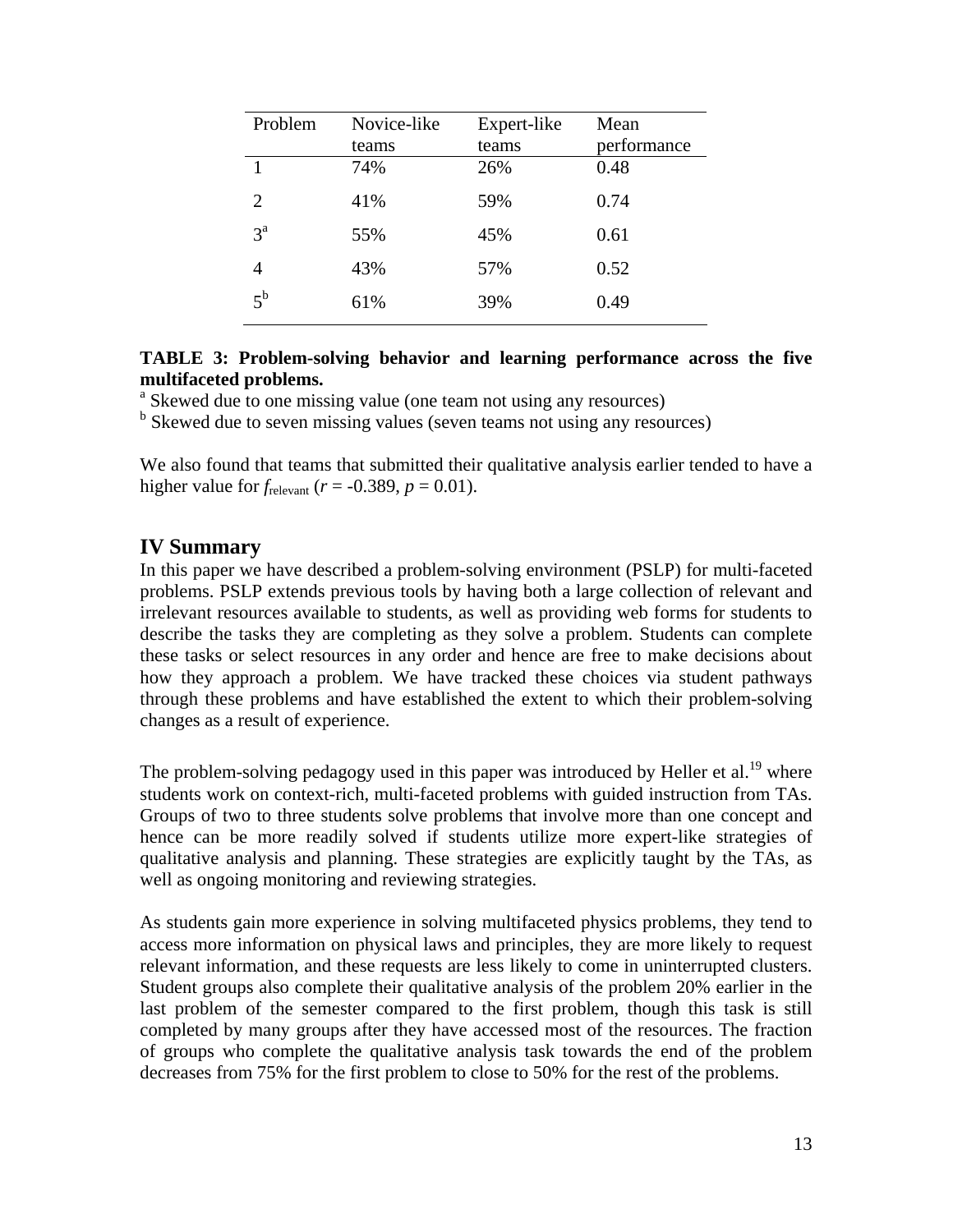Taken together the student groups show some progression towards expert-like behavior: earlier qualitative analysis and more selective requests for information. However, there is room for more improvement: approximately half of the groups still complete the qualitative analysis task after they examine many resources.

This suggests a few possible options to improve the pedagogy of multi-faceted problems. The easiest to implement is for TAs to more actively encourage student groups to complete their qualitative analysis earlier. However, the TAs have responsibility for many groups during each session and they may not be able to provide groups with timely advice. One option is to automatically analyze the behavior of each student group in realtime and have PSLP provide hints, assistance to students  $28$ , e.g. if the group is indiscriminately opening all the data resources, suggest that they perform a qualitative analysis of the problem. A further option is to provide feedback on the substance of the typed qualitative analysis with automatic text processing. Rose et al.<sup>35</sup> have started to use text-classification software that when trained on a large set of prior student answers can be used to give feedback in real-time to students when they enter their qualitative analysis.

The online problem-solving environment PSLP has great potential for providing this feedback to students as they develop their problem-solving skills. PSLP is also designed to be used in any discipline: the types of tasks and resources can be reconfigured for use in other subjects. Faculty interested in using the tool should contact the authors.

# **Acknowledgements**

This work was funded in part by grants from The HP Technology for Teaching grant program, the Iowa State University Computing Advisory Committee, and an Iowa State University Miller Award.

# **Appendix A: Problem Descriptions**

1. "How much ice will you need?" You are in charge of keeping the drinks cold for a picnic. You have a styrofoam box that is filled with cola, water and you plan to put some 0° ice in it. Your task is to buy enough ice to put in the box at 6am so that the temperature stays at  $0^{\circ}$ C until the picnic starts at 4pm. You don't want to buy too much ice because that means that you'll have less money to spend on food and other picnic items.

How much ice will you need? You have 90 ''minutes'' to calculate the amount of ice, before your cousin picks you up to drive to buy the ice. Getting information from the resources (on left-hand panel) may cost you some 'time'. The resources will only cost you " time" when you first access them and the cost will be always indicated. Your score will depend partially on how much 'time' you have left in your account.

2. "Optimal Operating Conditions" You are an engineer designing a nuclear power plant. The core of the reactor is designed to operate at a temperature of  $T_H$  and the cooling water is at a temperature of  $T_c$ . Your group has found that you may be able to reduce the cost of the plant considerably by using smaller engines to convert the heat from the reactor into work in the form of electrical energy. The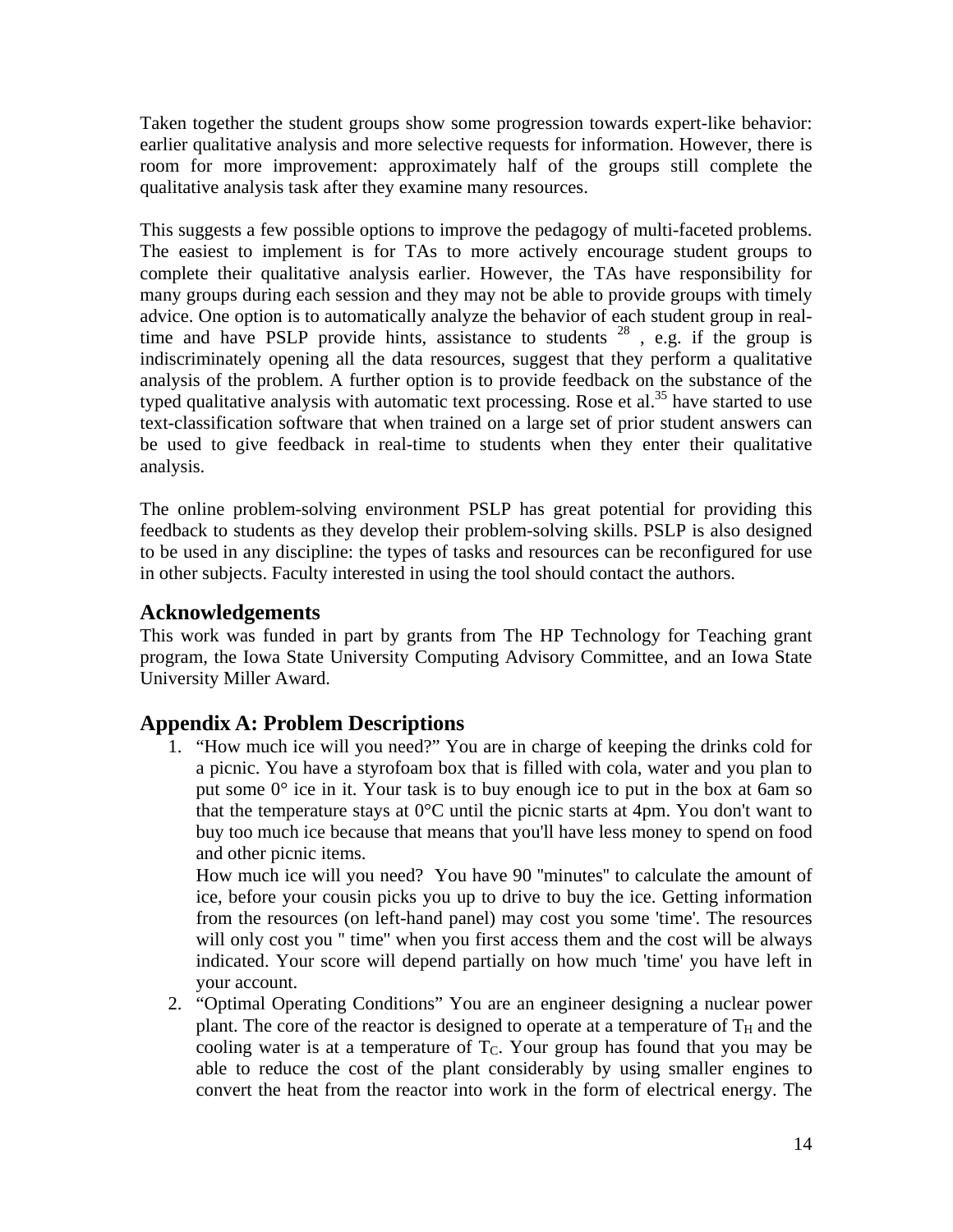design concept you have developed is to use a tank of liquid lithium as heat buffer to be held at temperature T between  $T_H$  and  $T_C$  and then use one generator to operate between the core and the lithium tank and another to operate between the tank and cooling water.

In 90 mins you are to present your idea to the engineering committee which is to decide whether a full scale engineering study of this design is to be undertaken. You need to develop the case for this design, including what temperature T for the lithium tank produces the greatest efficiency and how does this efficiency compare to the standard design.

3. "Making a perfect fifth" Your friend, an artist, has been thinking about an interesting way to display a new wind sculpture she has just created. In order to create an aural as well as visual effect, she would like to use the wires to hang the sculpture as sort of a string instrument. Her basic design involves vertically hanging two pieces of wire from two eye-hooks on the ceiling, then hanging the heavy sculpture from a horizontal bar from some point along the bar. The distance between two eye-hooks on the ceiling is the same as the total length of the horizontal bar.

The aural effect that she would like to achieve is that when the wind blows across two vertical strings, they play a perfect fifth, i.e. the ratio of the frequencies of the two sounds is 3:2.

Your friend tells you that she has been successful in hanging the sculpture but not in choosing the point along the bar to hang the sculpture giving the desired sound. Desperate for success, she knows you are taking physics and asks you for help.

In 90 minutes you are due to meet her at the local coffee shop. What is your advice concerning the design of the sculpture. What notes will the two strings play with your design?

4. "Designing a blood-flow meter" You have a summer internship at a company that makes medical instruments. During medical surgeries, there is a need to measure the amount of blood flow through arteries that have been exposed by the surgery, but otherwise have not been cut. That is blood is still flowing through these arteries

You know from your studies of biochemistry that blood contains a reasonable amount of both positive and negative ions. If you place a small magnetic field across the artery, then these moving ions would experience a magnetic force. Your company also manufactures a range of devices that can measure the electrostatic potential between two points.

In 90 minutes you are due to meet with your boss. You need to sketch out a device that could provide the blood flow based on the measurement of the electrostatic potential across two points on the artery. Based on the model you develop, what electrostatic potential would you expect to observe? For the device to be practicable it needs to respond relatively quickly, so you should also estimate the order of magnitude of time it takes for the electrostatic potential to develop across two points on the artery.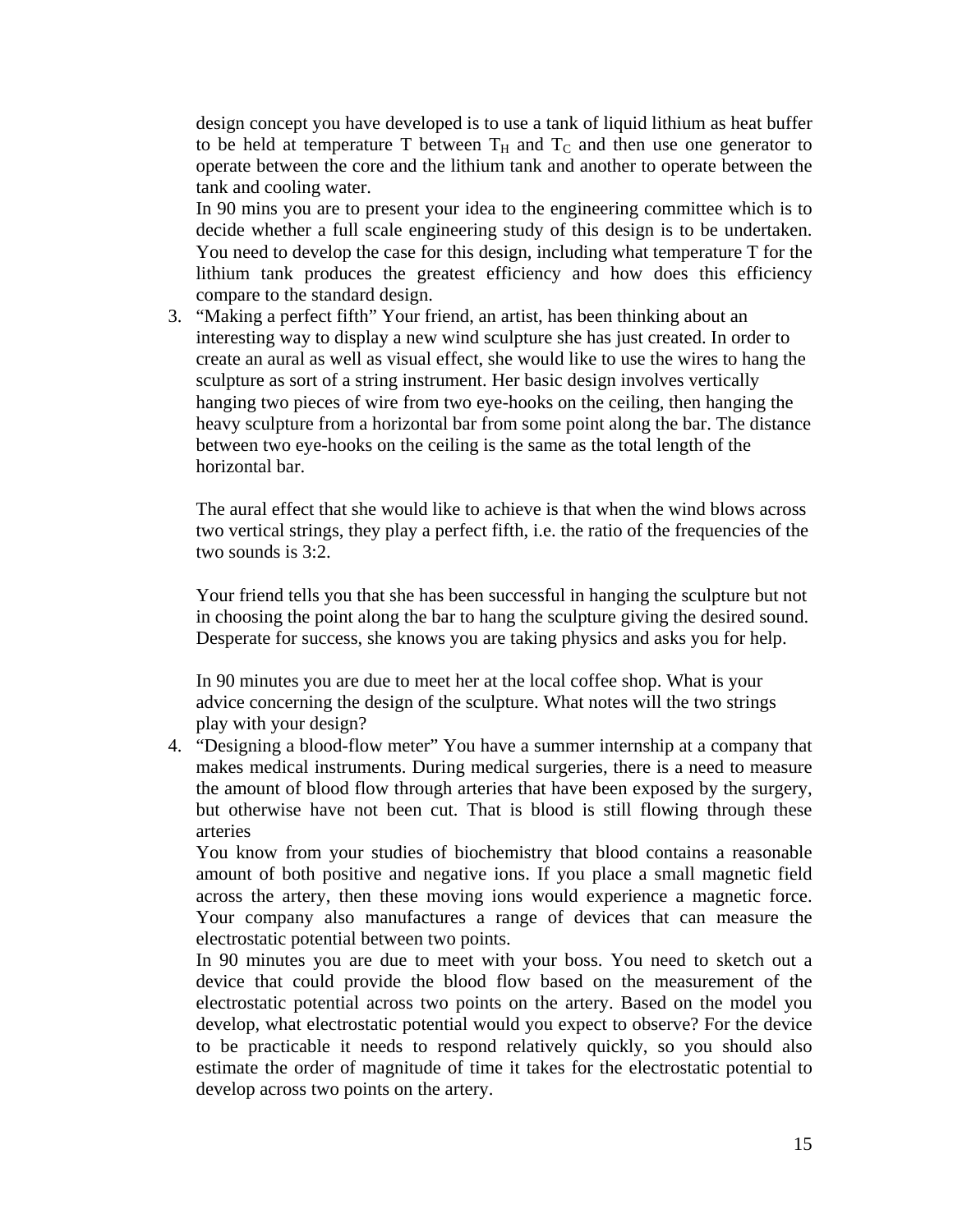5. "How will the utility company detect the theft" You are helping out during the summer at a relative's farm. In one corner of the farm are some high-tension power lines. Having aced Phys 222, you know that each power line will be surrounded by a magnetic field that changes with time. You wonder whether you could use this to induce an emf in a coil, and use the induced emf to drive some of the farm equipment. To test this idea you construct multiple loops of wire and connect it to an AC voltmeter.

In 90 minutes you are due to show your relative your loop, your measurements and an explanation of this works. What induced emf will you measure? Your relative will also want to know whether this is really power for free, or how could the utility company detect the theft of this power.

Note neither the Physics Dept at ISU, nor your instructor endorses this method of obtaining power.

<sup>1</sup> P.M. King and K.S. Kitchener, "Developing reflective judgment: Understanding and

promoting intellectual growth and critical thinking in adolescents and adults", San

Franscisco, Jossey-Bass (1994).

<sup>2</sup> M.T.H. Chi, P.J. Feltovich, and R. Glaser, "Categorization and representation of physics

problems by experts and novices", Cognitive Science 5, 121-152 (1981).

<sup>3</sup> J.D. Novak and D.B. Gowin, "Learning how to learn", Cambridge: Cambridge

University Press (1984).

<sup>4</sup> A. Schoenfeld "Mathematical Problem Solving," London: Academic Press, (1985)

<sup>5</sup> N. Reid and M.-J. Yang, "Open-ended problem-solving in school chemistry: a

preliminary investigation", International Journal of Science Education, 24, 1313-1332

(2002).

1

<sup>6</sup> C. Bereiter and M. Scardamalia, "Surpassing Ourselves: an inquiry into the nature and implications of expertise", Chicago, Open Court Publishing (1993).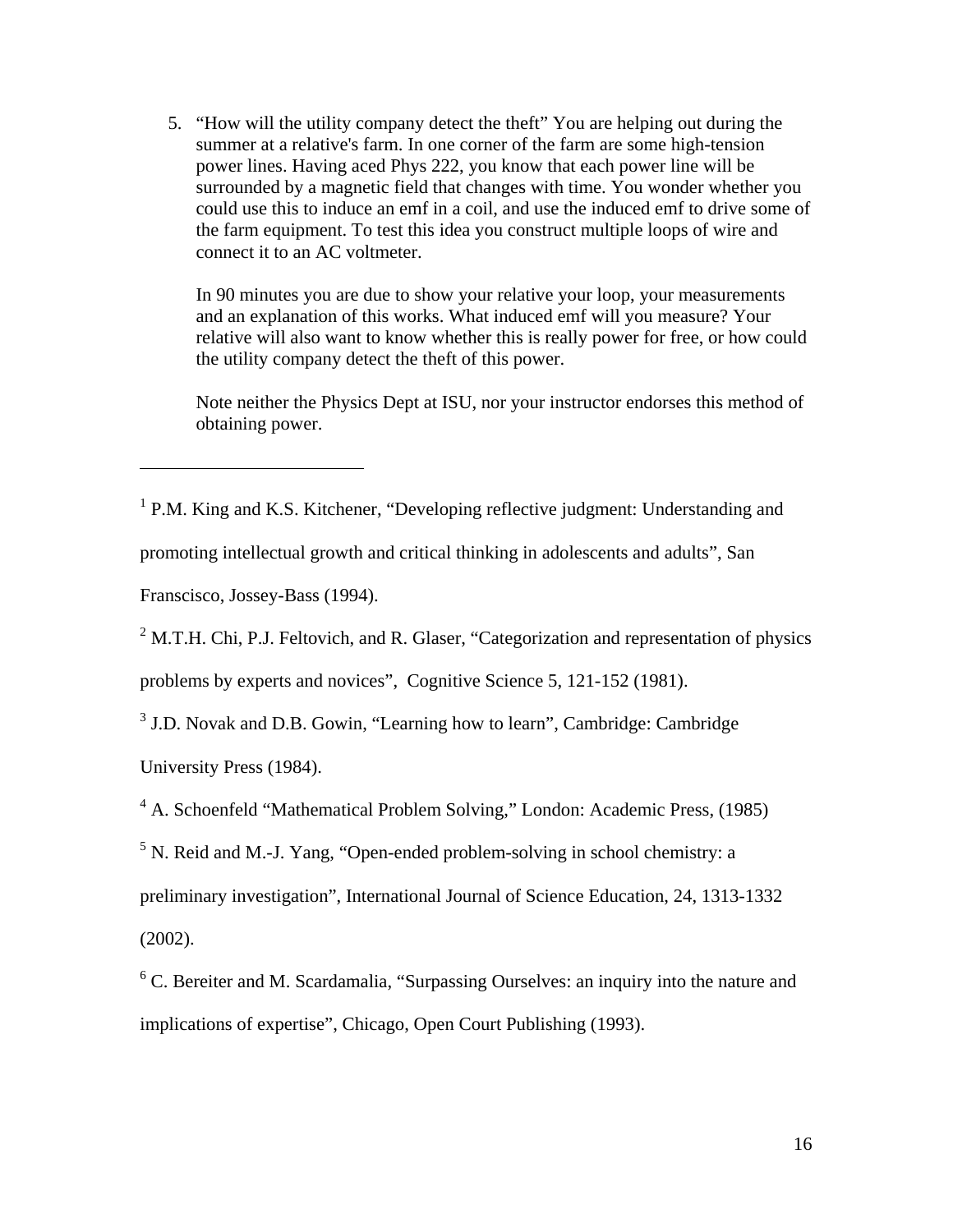$<sup>7</sup>$  D. Gabel (Ed.), "Handbook of research on science teaching and learning", New York:</sup> Macmillan, (1993).

<sup>8</sup> R. Taconis, B. Hout-Wolters "Systematic comparison of solved problems as a cooperative learning task", Research in Science Education 29, 313, (1999).

 $\overline{a}$ 

 $9^9$  G. Polya, "How to Solve It", 2nd ed, New Jersey, Princeton University Press, (1957). <sup>10</sup> D.M. Bunce, & H. Heikkinen, "The effects of an explicit problem-solving approach on mathematical chemistry achievement", Journal of Research in Science Teaching, 23, 11 (1986).

 $11$  R.W. Hurst and M.M. Milkent, "Facilitating successful prediction problem solving in biology through application of skill theory", Journal of Research in Science Teaching 33, 541-552, (1996).

<sup>12</sup> F. Reif, J.H. Larkin, and G.C. Brackett "Teaching General Learning and Problem-Solving Skills" Am. J. Phys. 44, 212-217 (1976)

<sup>13</sup> I.A. Halloun and D. Hestenes, "Modeling instruction in mechanics. American Journal of Physics, 55, 455-462 (1986)

<sup>14</sup> A. Van Heuvelen "Overview, Case Study Physics", American Journal of Physics, 59, 898 (1991)

<sup>15</sup> R.J. Dufresne, W.J. Gerace, P.T. Hardiman, J.P. Mestre, "Constraining Novices to Perform Expertlike Problem Analyses: Effects on Schema Acquisition" Journal of the Learning Sciences 2, 307, (1992)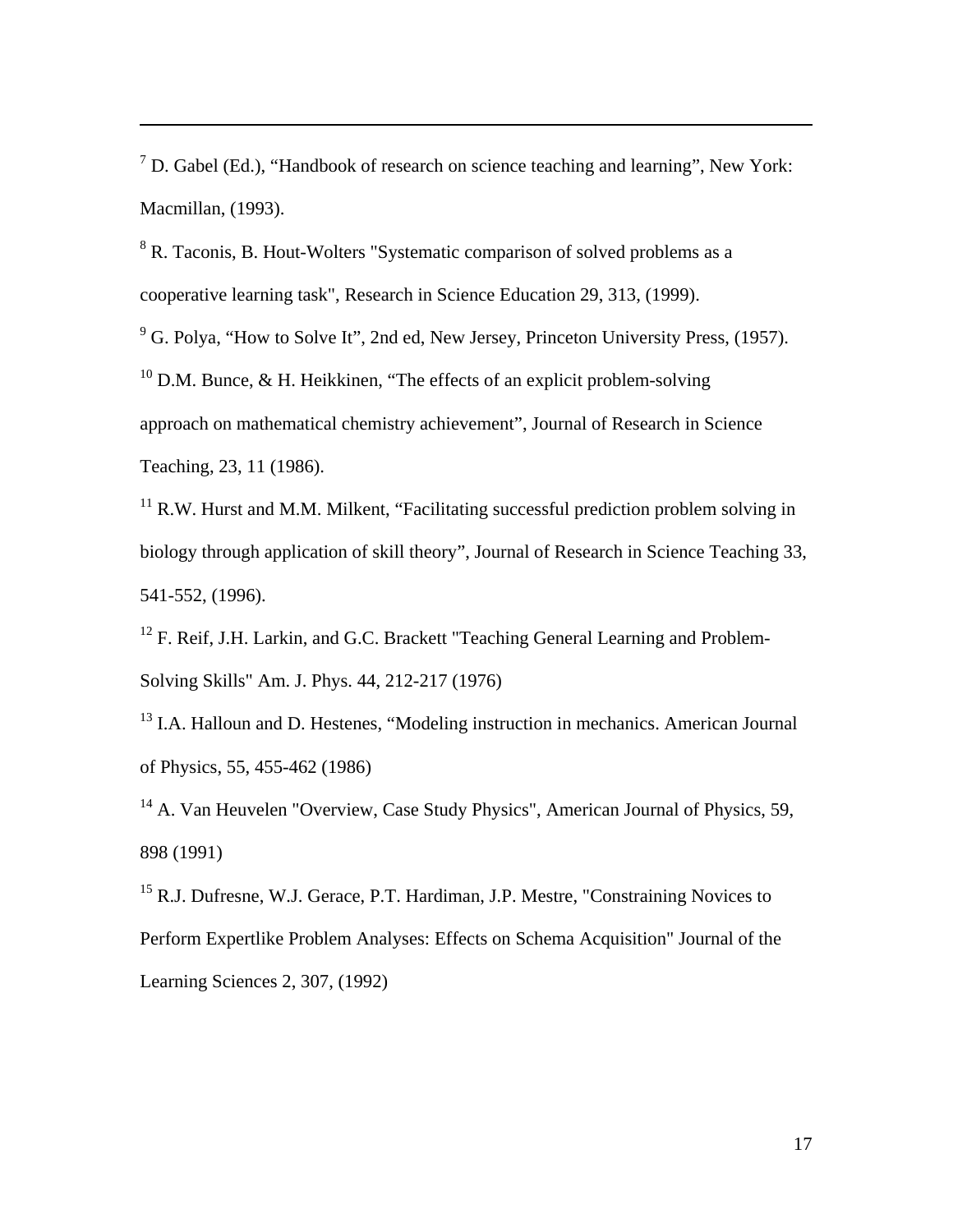<sup>16</sup> W.J. Leonard, R.J. Dufresne, and J.P. Mestre, "Using qualitative problem-solving strategies to highlight the role of conceptual knowledge in solving problems" American Journal of Physics 64, 1495 (1996)

 $\overline{a}$ 

 $17$  D.H. Jonassen, "Learning to Solve Problems: An Instructional Design Guide, Pfeiffer Publishing (2004).

<sup>18</sup> E.L. Baker and H.F. O'Neil, "Measuring problem solving in computer environments: current and future states", Computers in Human Behavior 18, 609-622 (2002).

 $19$  P. Heller, R. Keith and S. Anderson, "Teaching problem solving through cooperative grouping. Part 1: Group versus individual problem solving", American Journal of Physics 60, 627 (1992).

 $20$  A. Van Heuvelen "Overview, Case Study Physics", American Journal of Physics, 59, 898 (1991)

 $^{21}$  N. Reid and M.-J. Yang, "Open-ended problem-solving in school chemistry: a preliminary investigation", International Journal of Science Education, 24, 1313 (2002).  $22$  S. Olafsson, M. Huba, J. Jackman, F. Peters, and S. Ryan. Information Technology Based Active Learning: "A Pilot Study for Engineering Economy", in Proceedings of the 2003 ASEE Annual Conference, June 22-25, Nashville, TN.

<sup>23</sup> S. Olafsson, K. Saunders, J. Jackman, F. Peters, S. Ryan, V. Dark, and M. Huba. "Implementation and Assessment of Industrial Engineering Curriculum Reform", in Proceedings of the 2004 ASEE Annual Conference, June 20-23, Salt Lake City, UT.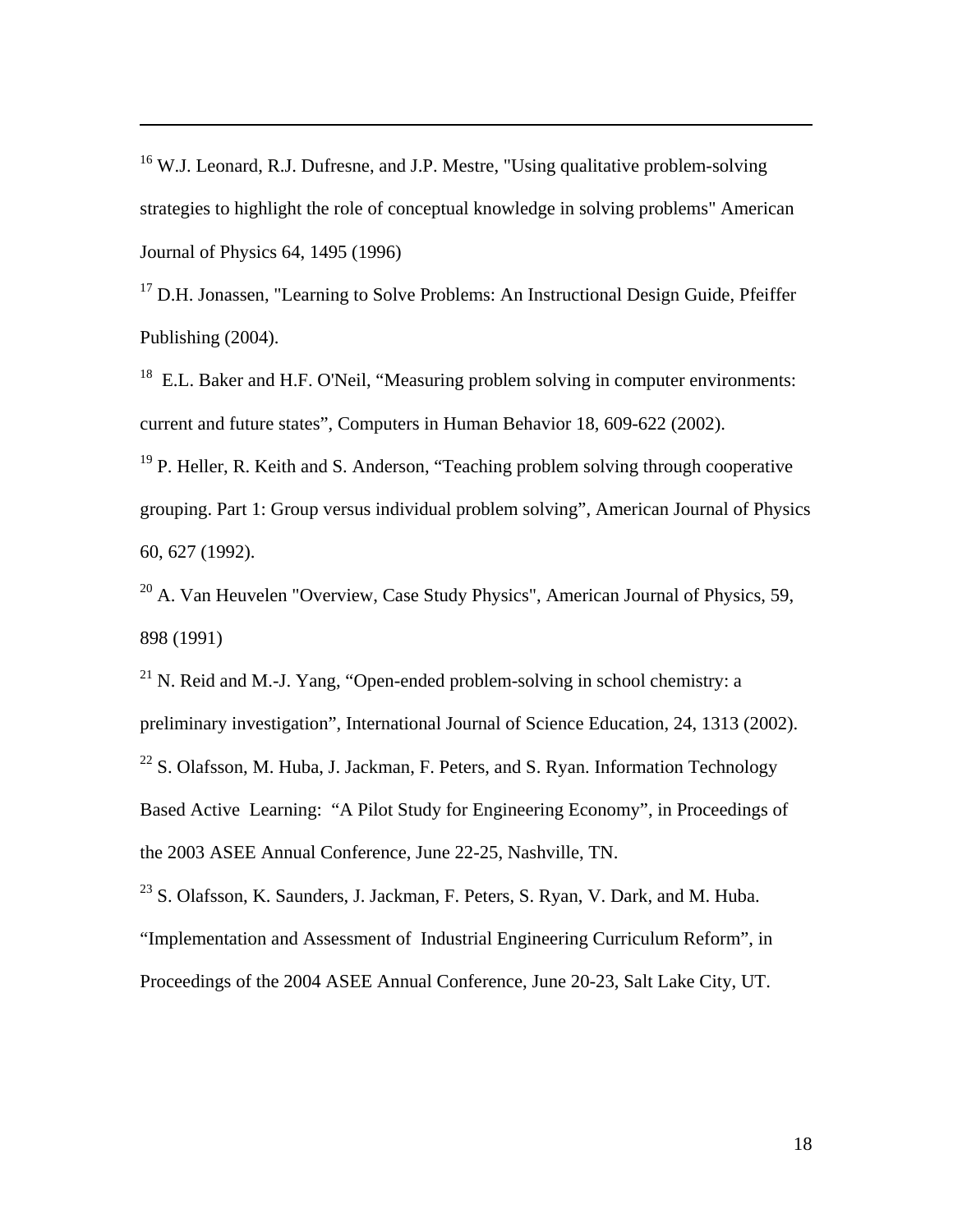$24$  S. Ryan, J. Jackman, F. Peters, S. Olafsson, M. Huba. The Engineering Learning Portal for Problem Solving: Experience in a Large Engineering Economy Class. The Engineering Economist 49, 1-20 (2004)

 $\overline{a}$ 

<sup>25</sup> Cognition and Technology Group at Vanderbilt. "The Jasper experiment: An exploration of issues in learning and instructional design", Educational Technology Research and Development, 40, 65 (1992).

26 R Stevens, J. Ikeda, A. Casillas, et al., "Artificial neural network-based performance assessments", Computers in Human Behavior, **15**, 295-313 (1999).

 $27$  R. Stevens and J. Palacio-Cavetano, "Design and Performance Frameworks for

Constructing Problem-Solving Simulations", Cell Biology Education 2, 162 (2003).

 $^{28}$  R. Stevens, A. Soller, M. Cooper, and M. Sprang, "Modeling the Development of

Problem Solving Skills in Chemistry with a Web-Based Tutor", Lecture Notes in

Computer Science **3220**, 580 (2004). Springer-Verlag, Heidelberg Germany.

<sup>29</sup> Gregory K.W.K. Chung and Eva L. Baker, "An Exploratory Study to Examine the Feasibility of Measuring Problem-Solving Processes Using a Click-Through Interface", J Technology, Learning and Assessment **2**, (2) (2002).

30 E. Mazur, "Peer Instruction: A User's Manual", Series in Educational Innovation. Upper Saddle River, NJ, Prentice Hall, (1997).

<sup>31</sup> L. McDermott and P.S. Schaffer, "Tutorials in Introductory Physics", Upper Saddle River NJ: Prentice Hall (2002).